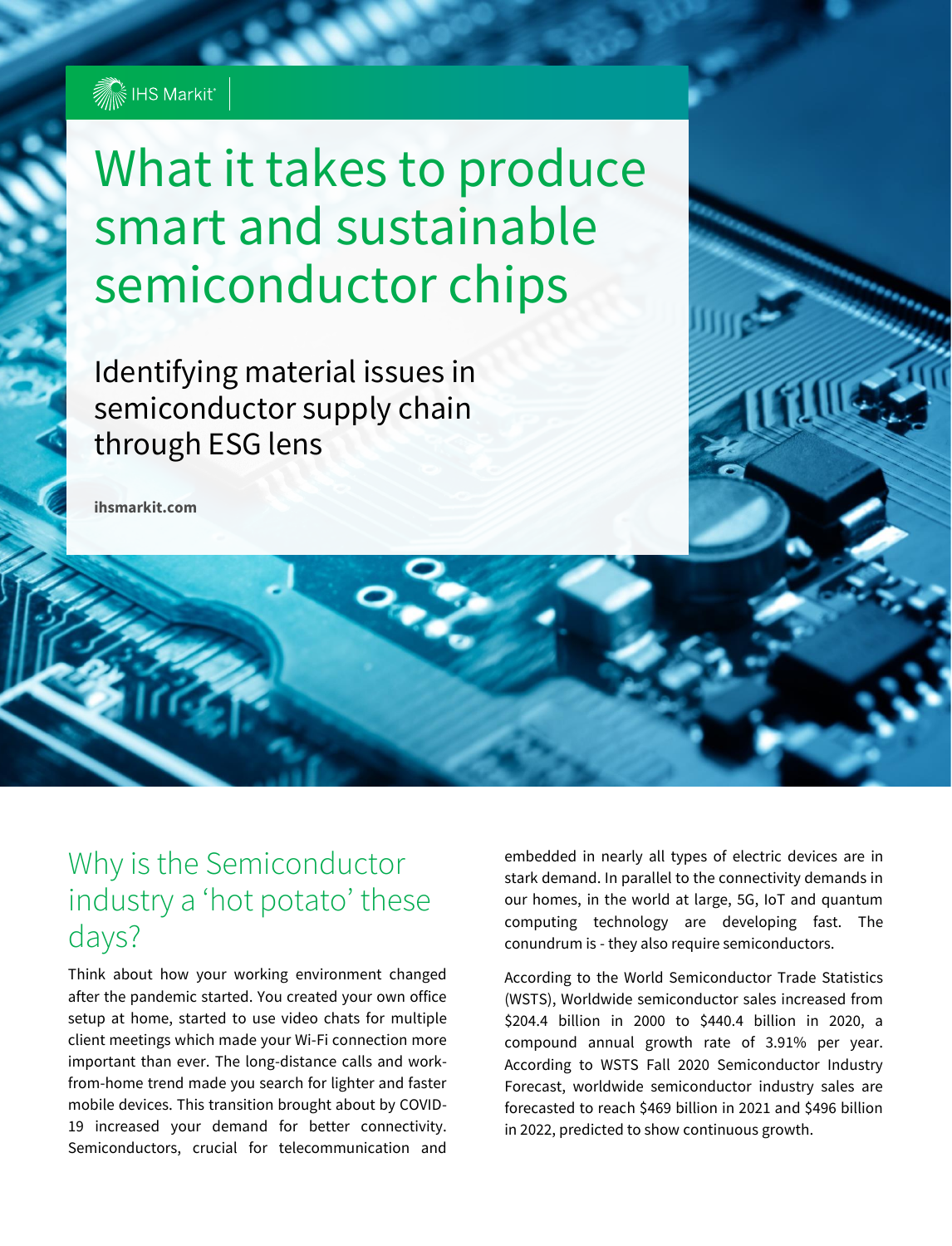

#### Figure 1: Global Semiconductor Sales reported from WSTS (US\$ bn)

Source: World Semiconductor Trade Statistics (WSTS) and SIA Estimates

# Challenges for market players in semiconductor industry

#### Global semiconductor shortage crisis

Despite the increasing demand in recent years, the complexity of manufacturing process, rising shipping cost due to pandemic, and shortage of 200mm fabs<sup>1</sup> have resulted in global shortage of semiconductors. The biggest problem is that this shortage cannot be resolved immediately due to the nature of the semiconductor industry. Some vendors increased their capacity, building new plants in new regions but supply increase cannot be executed in only few months. Even if the producers put together new plants, it will take longer than 1.5 years for the supply to increase. Moreover, other accidents such as winter storm in February in Texas<sup>2</sup> and a fire in Japan impacted some big chip suppliers.

CNBC recently reported that the CEO of Marvell Technology stated, "The semiconductor chip shortage that is hamstringing the production of products ranging from cars and computers to appliances and toothbrushes will extend into 2022 and potentially beyond." 3 One of the biggest challenges the market players are facing currently is how to manage their supply capacity without sacrificing their product quality.

#### Going deeper into the major players in semiconductor market

There are three broad categories of semiconductor players in the market. A semiconductor foundry is a manufacturer that owns fabrication plant operations. A pure foundry manufacturer does not produce its own designs. When a foundry manufactures its own designs, it is called an Integrated Device Manufacturer ("IDM"). When a semiconductor company only designs chips and outsources all manufacturing, it is called a fabless company. Figure 2 summarizes top key players in the semiconductor industry, most of them are IDMs.

<sup>1</sup> https://semiengineering.com/demand-picks-up-for-200mm/

<sup>2</sup> https://www.bbc.com/news/technology-56114503

<sup>3</sup> https://www.cnbc.com/2021/10/03/semiconductor-chip-shortage-could-extend-through-2022-marvell-ceo.html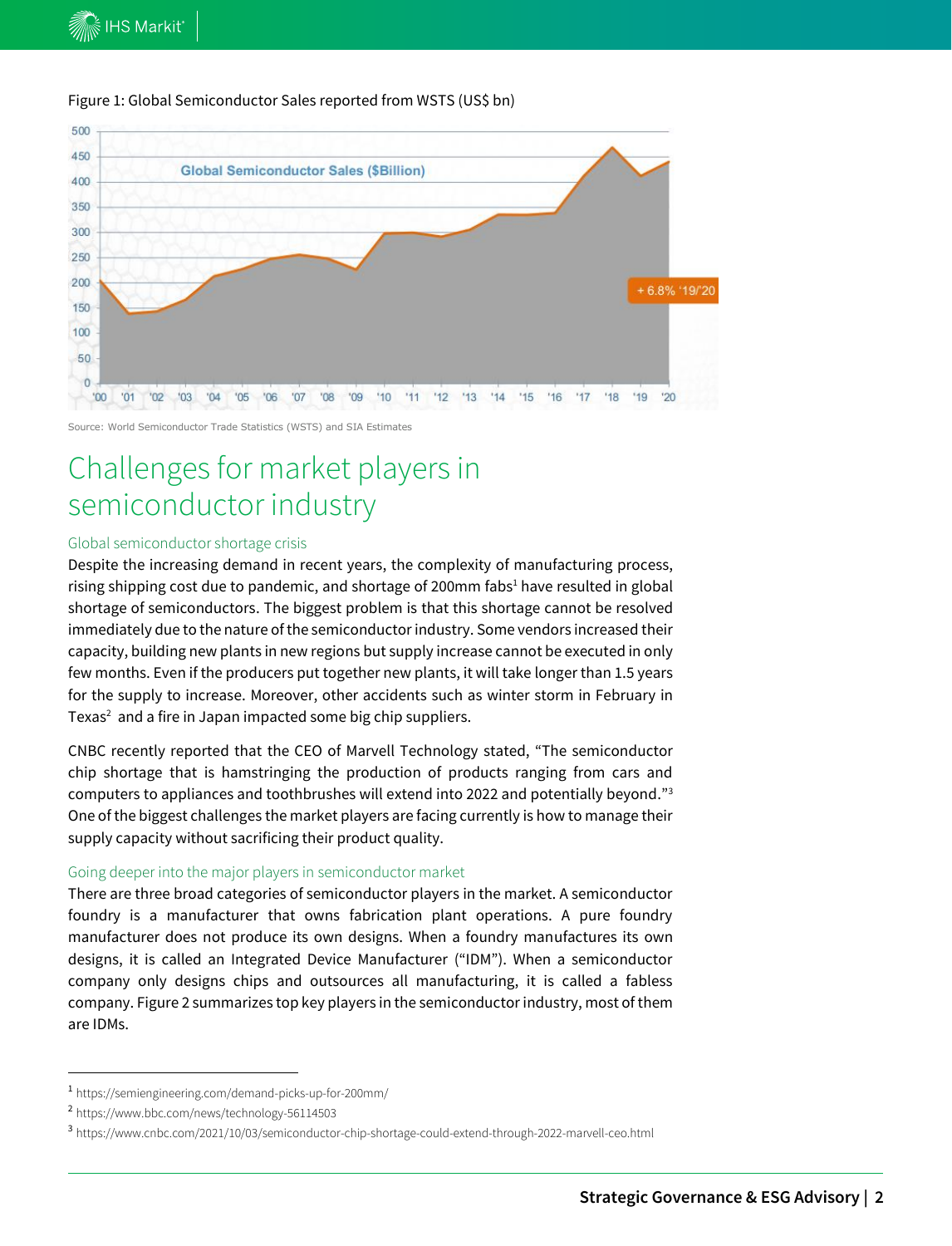| Rank           | Company                    | 2020 revenue in USD Billion | <b>Headquarter location</b>  | <b>Type</b>    |  |
|----------------|----------------------------|-----------------------------|------------------------------|----------------|--|
| $\mathbf{1}$   | <b>Samsung Electronics</b> | $208.5^{11}$                | Seoul, South Korea           | <b>IDM</b>     |  |
| $\overline{2}$ | Intel                      | 71.9                        | Santa Clara, California, USA | <b>IDM</b>     |  |
| 3              | SK Hynix                   | 35.3                        | Icheon, South Korea          | <b>IDM</b>     |  |
| 4              | <b>TSMC</b>                | 35.0                        | Hsinchu, Taiwan              | Foundry        |  |
| 5              | Micron Technology          | 30.9                        | Boise, Idaho, USA            | <b>IDM</b>     |  |
| 6              | <b>Qualcomm</b>            | 24.3                        | San Diego, California, USA   | Fabless        |  |
| $\overline{7}$ | <b>Broadcom</b>            | 20.9                        | San Jose, California, USA    | <b>Fabless</b> |  |
| 8              | Texas Instruments          | 14.4                        | Dallas, Texas, USA           | <b>IDM</b>     |  |
| 9              | Toshiba                    | 12.3                        | Tokyo, Japan                 | <b>IDM</b>     |  |
| 10             | Nvidia                     | 11.7                        | Santa Clara, California, USA | Fabless        |  |

#### Figure 2: Global Semiconductor business – top 10 by revenue (US\$ Billion)

Source: Company reports

[1] Samsung Electronics revenue is notably high compared to peers because it operates both semiconductor production and other electronic appliances.

Due to differences in business models, the environmental, social and governance ("ESG") concerns faced by these different types of companies vary. E&S issues are greatly influenced by the factory's geographic location. Unexpected natural disasters and industrial accidents can slow down production capacity, also impacting company reputation and possibly deteriorating E&S risk. In addition to traditional environmental issue such as water management and greenhouse gas emission ("GHG") management plan, clean technology and human capital development have been a rising focus in the industry. Compared to E&S issues, governance concerns are more specific to market regulations and practices. In general, the quantum and structure of executive remuneration packages, and share ownership of executives, remain hotly debated issues amongst investors. Therefore, issuers in the semiconductor industry should be able to understand their investors' voting behaviors prior to their Shareholder Meetings to better manage governance issues.

It is noticeable that the ESG issues are becoming more intertwined over the years. Shareholder proposals on Say-on-climate are rising, implying environmental issues are coming to the board's table more frequently. Investors and proxy advisory firms are updating voting guidelines on E&S issues specifically. Corporates are therefore in need of proactive engagement with market participants and managing their nonfinancial risks.

#### Innovation - when information security rises to the top of the material ESG risk list

For the three types of semiconductor companies, innovation remains the key to success. In January 2021, **Qualcomm** held its own virtual automotive summit – Automotive Redefined<sup>4</sup>, positioning the company as an automotive technology supplier, following its success as chip designers with mobile devices. **TSMC**, the world's most dominant foundry recently announced its plan to invest US\$ 100 billion over the next three years to meet chip demands.

Information security, data privacy and cyber-attacks are the top ESG issues for institutional investors. The UK government's intervention in US-based Nvidia's proposed \$40 billion acquisition of chip designer for the UK-based Arm on national security grounds, showed how much is at stake when it comes to technological innovation and the protection of intellectual property.

<sup>4</sup> https://www.qualcomm.com/company/events/automotive-redefined-technology-showcase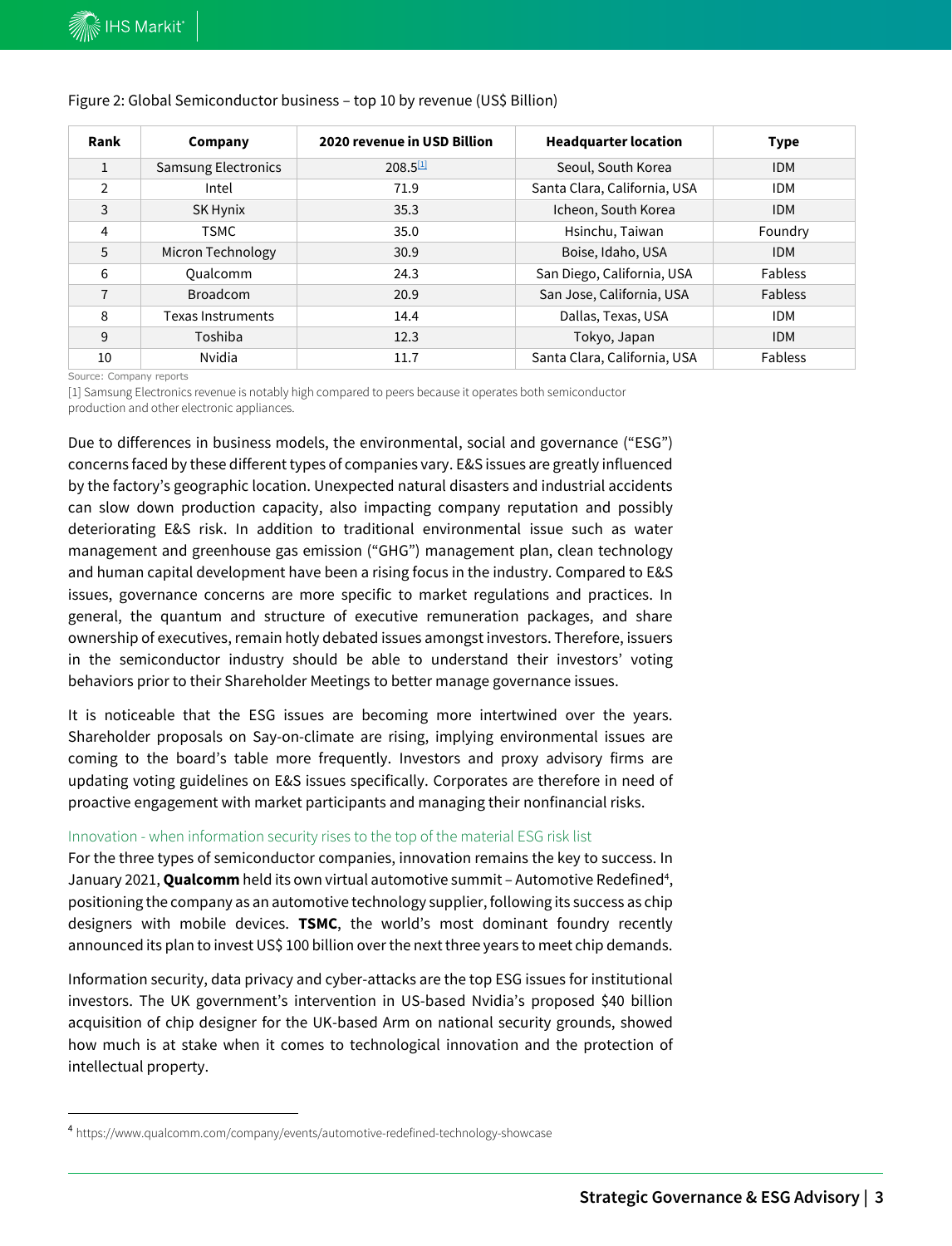# Material ESG issues and how companies are managing them

The semiconductor supply chain is comparatively long and more complicated than other electronic components production matrices. Semiconductor device fabrication involves a multiple-step sequence of physical and chemical processes such as photolithography, film deposition, etching, diffusion and implantation, cleaning, and planarization.<sup>5</sup> This complex manufacturing process often involves diverse stakeholders for each step of the production. The duty of the semiconductor company to engage closely with their employees, subcontractors, factories, and regulatory institutions on ESG issues are therefore an involved activity.

IHS Markit looked into global market players in the semiconductor industry including Samsung Electronics, SK Hynix, TSMC, Broadcom, and others. We identified the most important material issues they addressed in their 2020 and 2021 Sustainability Reports, and how they are making their value chains sustainable regarding each issue.

#### *1. Making a Safe and Healthy Environment for Workers*

In foundries and IDMs, where sourcing and manufacturing are involved, material ESG concerns become more complicated as they involve many chemicals that contribute to global warming. If waste disposal is not adequately managed, some chemicals may cause occupational health and safety issues. Fabless players are also not free from supply chain management responsibilities. They are exposed to supply chain risks of a different nature. As noted in the 2020 Annual report of (form 10-K), **Broadcom** acknowledged that "social and environmental responsibility regulations, policies and provisions, as well as customer demand, may make supply chain more complex".

**SK Hynix** has an advanced safety and health program, 'SHE Management', for employees which promotes safe and risk-free worksites, a people-oriented health system, and sustainable environmental systems. Moreover, in 2021 Sustainability Report, they explained how they managed to ensure safety for employers during the pandemic. This included emergency report channel using Kakaotalk (messenger app) and forming a collaborative network with specialized medical institution.

#### *2. Using Water Resource Efficiently*

Globally, water management industry growth is dependent on regulatory drivers. Industrial development requires high-quality process water, and as a result of this, to mitigate the competition for drinking water for global citizens and also the effects of water scarcity, there is an uptick in water improvement projects.<sup>6</sup> Water management is a challenging area for semiconductor suppliers as production requires significant volumes of water for production. In addition to this, some processing lines require ultrapure water, which can challenge the capacity of supplier water recycling programs.

**TSMC** provides a good example through the design of its well-structured water resource management program which includes an efficient water recycling system and relevant

<sup>5</sup> *Electronic Chemicals-Semiconductors, Silicon, and IC Process Chemicals*, Specialty Chemicals Update Program, IHS Markit

<sup>6</sup> *Water Management*, Specialty Chemicals Update Program, IHS Markit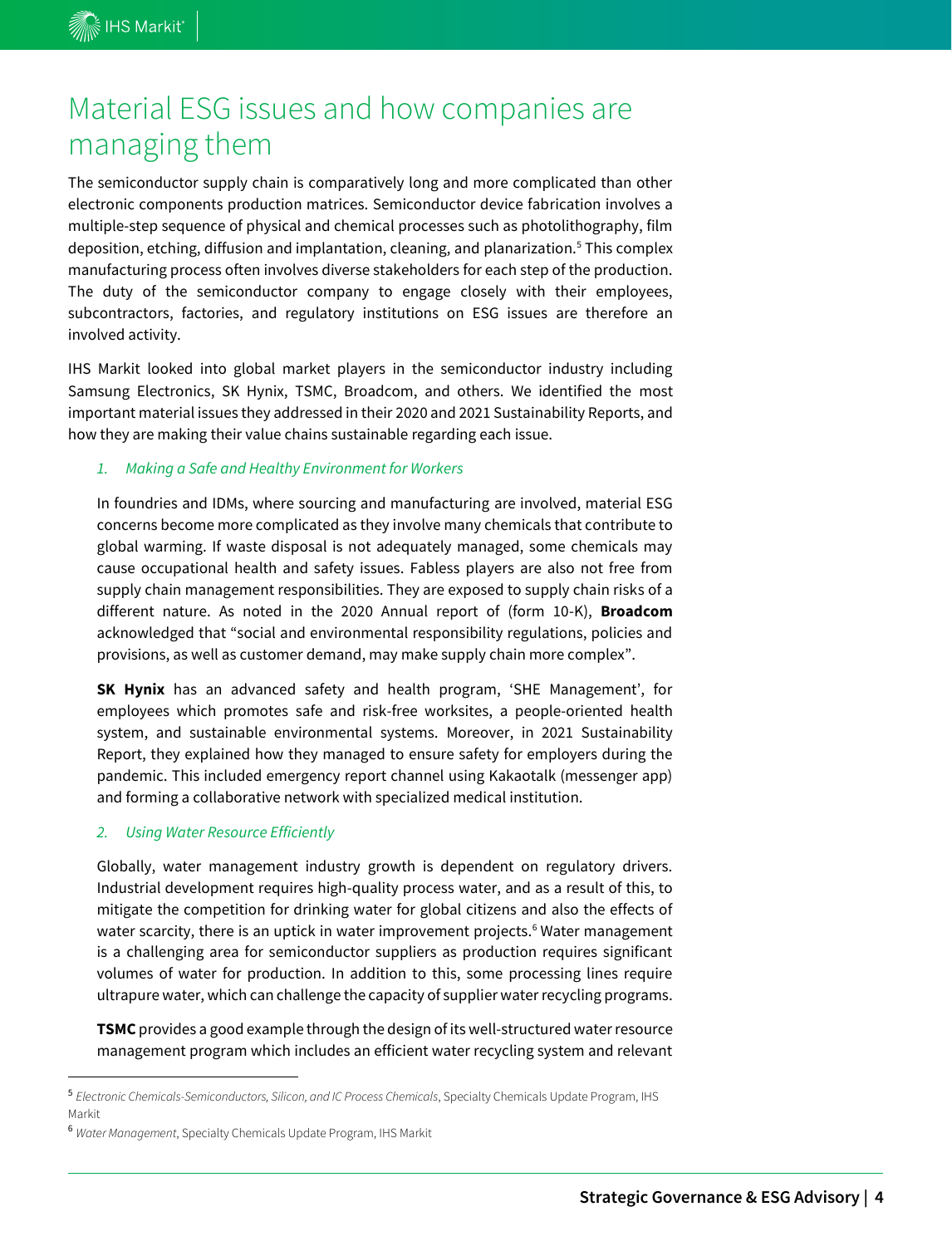disclosure published through the website and sustainability report. The company has clear quantitative goals such as reducing water consumption unit, increasing replacement rate of regenerated water, and reducing water pollution composite indicator. These targets are both short-term and long-term to enable investors to assess the company's ESG integration level in water management.

Regards to water recycling, TSMC states "The key to successful water resources allocation is detailed classification and comprehensive water reclamation mechanisms. TSMC categorizes wastewater according to purity so that the cleanest water is given priority to be purified and recycled for use in the manufacturing process, and the second cleanest water is treated in water recycling facilities then supplied for use by water consuming units other than production equipment."

#### *3. Reducing Carbon Footprint*

**SK Hynix** demonstrates the integration of company sustainability goals into business strategy. The company's efforts are particularly notable for the management of environmental issues. It has sustainability guidelines that consist of a 'Declaration of Sustainability Management', a central environment policy and additional focused policies for specific ESG issues. In SK Hynix 2020 Sustainability Report, the company explained in detail, their approach to environmental issues including its greenhouse gas (GHG) emissions goal. It plans to reduce GHG emissions by 40% by 2022. Efforts in environmental issues are not limited to the parent company. As mentioned previously, the semiconductor supply chain consists of a diverse group of stakeholders, and therefore engagement with these other market players is recognized as being instrumental to achieve overall company ESG goals. SK Hynix explains that it committed to support GHG reduction projects in Least Developed Countries and also the creation of an 'ECO Alliance' which aims to promote an eco-friendly semiconductor ecosystem based on cooperation between SK Hynix and its suppliers. To align with best practice and gain competitive advantage amongst its peer group, SK Hynix has the opportunity to focus more on investing in cleantech opportunities to magnify their positive performance in environmental matters.

#### *4. Investing for Human Capital*

**Samsung Electronics** is one of the few companies that still runs a graduate training program which covers marketing, sales, business management, product management, customer experience, technical, paralegal and people. It is a two-year development program that helps graduates to transition from student to professional life. These programs are available in the company's home market, South Korea, and also in key business centers, such as the US and the UK. Samsung also runs a MBA leadership program for high potential candidates. *<sup>7</sup>* At a time when many global firms have postponed their graduate schemes, this human capital management program is likely to attract high-quality candidates who are likely to develop a strong loyalty bond with the employer.

**TSMC** has a special Academia Cooperation with Semiconductor Program to attract talent. They have set up numerical target goal for 2021 and 2030 to recruit more talented graduates. According to TSMC, "TSMC's strategy of talent attraction and

<sup>7</sup> https://news.samsung.com/us/samsungs-mba-leadership-development-program-ldp/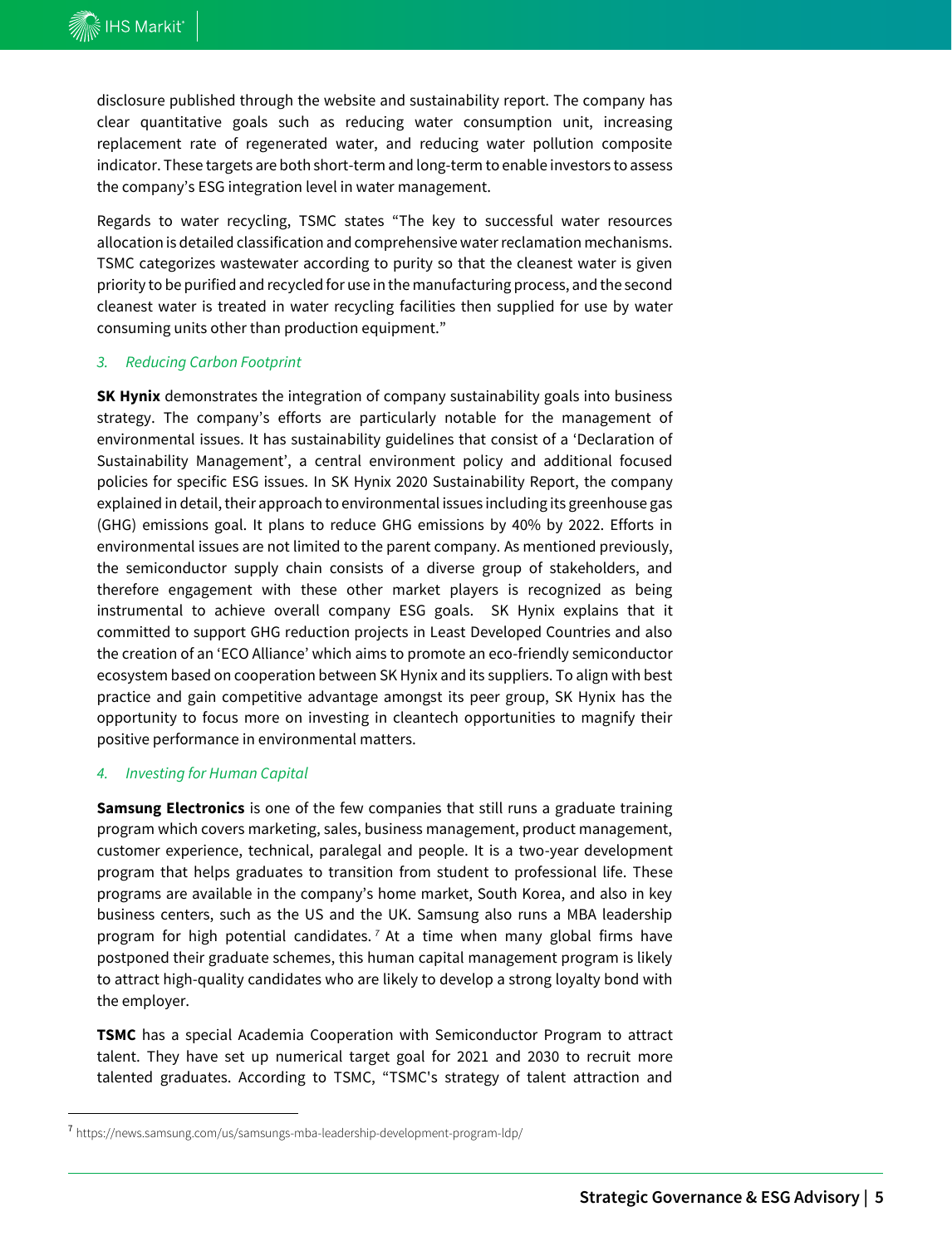retention, industry-academia cooperation is mainly structured through the Semiconductor Program on device/integration, process/module, and equipment engineering."

#### *5. A More Transparent Corporate Governance*

Corporate governance is a broad term, which constitutes Board structure, pay plan for executives, company disclosure policy, compliance system and more. Of all, remuneration is a key corporate governance issue which demands ongoing attention. The recent shortage of supply into the semiconductor market might affect how investors will view companies' incentive payments for executives. Increased pay is not the issue. But disclosing transparent information to investors and being able to explain clear rationale for pay increase is key. Considering multiple big market players are based in U.S., say-on-pay can become center of attention in the next AGM season. Shareholders will closely monitor if the pay plan is sustainable for the long term, and if there is a risk of shareholder value decrease.

**Toshiba** explains how they calculate their performance-linked compensation in their recently published Sustainability Report. They breakdown incentive into short-term and long-term compensation. For short-term, their standard criteria are operating income and operating cash flow. For long-term, they use TSR (total shareholder return). This can be a good information disclosure practice. Shareholders are curious to know what standards the company use to calculate incentive especially when there is a performance target.

Meanwhile, Board structure, especially on independency, professionalism, and diversity is a hot topic these days. Proxy advisors such as ISS and Glass Lewis have emphasized independency criteria for Board election for years, but they have also broadened their view to gender diversity. Globally, there are legislative changes where corporates are required to include female directors on Board. This change is also a point which companies can seek for competitive edge compared to peers. Some corporates are placing one woman on Board because it is mandatory by law. However, the market will require more information onwards. The company's perspective on diversity will gain more spotlight in corporate governance.

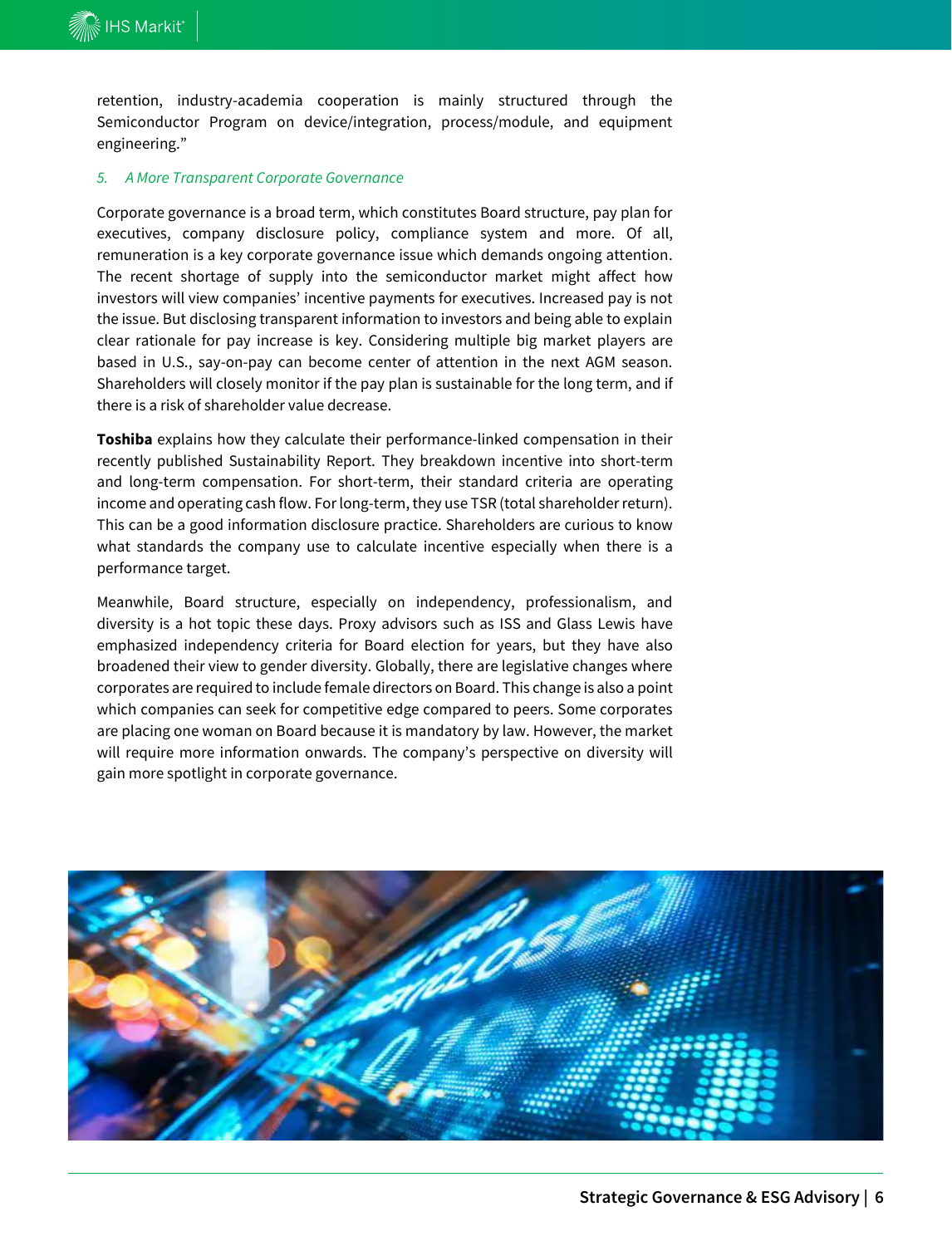# Implications on semiconductor market

Through IHS Markit's BD Corporate Platform, we identified the top 15 holders investing in the global semiconductor market. The 'BIG 3' asset owners (Vanguard, BlackRock, State Street) were the largest holders. Considering they invest mainly in index funds their investor portfolio turnovers are comparatively very low. This re-emphasizes the importance of institutional investors' stewardship activities and the necessity of monitoring ESG issues and engaging with corporates in long-term horizon.

Meanwhile, investors with the largest proportion of portfolio invested in semiconductor industry was National Development Fund of The Executive Yuan (89.04%) which is a venture capital, followed by Invesco Capital Management (10.19%) and Capital International Investors (9.39%). Identifying major shareholder base, their dominant investment style, and top priority ESG topics would be helpful for companies to efficiently engage with their biggest holders and to understand what their requirements are on ESG issues.

| <b>Institution Name</b>                                   | <b>Count Of</b><br><b>Securities in</b><br><b>Semicon</b> | % Portfolio<br>(semicon) | <b>Dominant</b><br><b>Style</b> | <b>Equity</b><br><b>Assets Under</b><br>Management<br>(USD, mm) | <b>FI Assets</b><br><b>Under</b><br>Management<br>(USD, mm) | Reported<br><b>Total</b><br><b>Assets</b><br>(USD, mm) |
|-----------------------------------------------------------|-----------------------------------------------------------|--------------------------|---------------------------------|-----------------------------------------------------------------|-------------------------------------------------------------|--------------------------------------------------------|
| The Vanguard Group, Inc.                                  | 389                                                       | 4.68                     | Index                           | 4,806,387                                                       | 2,109,088                                                   | 8,717,830                                              |
| <b>BlackRock Fund Advisors</b>                            | 350                                                       | 4.59                     | Index                           | 3,016,990                                                       | 645,684                                                     | 3,761,391                                              |
| State Street Global Advisors (SSgA)                       | 483                                                       | 4.41                     | Index                           | 1,984,204                                                       | 300,972                                                     | 2,488,994                                              |
| Fidelity Management & Research<br>Company, LLC            | 150                                                       | 6.11                     | Growth                          | 1,403,375                                                       | 950,637                                                     | 2,822,666                                              |
| Capital World Investors (U.S.)                            | 29                                                        | 8.39                     | Value                           | 894,796                                                         | 8,456                                                       | 916,218                                                |
| T. Rowe Price Associates, Inc.                            | 84                                                        | 4.14                     | Growth                          | 1,151,579                                                       | 226,893                                                     | 1,772,562                                              |
| Norges Bank Investment Management<br>(Norway)             | 292                                                       | 5.02                     | Value                           | 938,395                                                         | 91                                                          | 938,657                                                |
| Capital International Investors                           | 26                                                        | 9.39                     | Growth                          | 443,990                                                         | 153                                                         | 444,168                                                |
| Geode Capital Management, LLC                             | 270                                                       | 4.87                     | Index                           | 843,601                                                         | 5,142                                                       | 848,940                                                |
| <b>BlackRock Investment Management</b><br>$(U.K.)$ , LTD  | 195                                                       | 5.05                     | Growth                          | 776,689                                                         | 138,787                                                     | 1,007,856                                              |
| Capital Research Global Investors<br>(U.S.)               | 42                                                        | 6.25                     | GARP                            | 589,854                                                         | 3,089                                                       | 596,711                                                |
| National Development Fund of The<br><b>Executive Yuan</b> | 3                                                         | 89.04                    | Venture<br>Capital              | 40,414                                                          | $\Omega$                                                    | 40,414                                                 |
| Invesco Capital Management, LLC                           | 184                                                       | 10.19                    | Index                           | 342,889                                                         | 42,095                                                      | 392,389                                                |
| J.P. Morgan Investment Management,<br>Inc.                | 124                                                       | 5.90                     | Growth                          | 471,295                                                         | 157,602                                                     | 764,558                                                |
| Wellington Management Company,<br><b>LLP</b>              | 130                                                       | 3.67                     | Value                           | 663,861                                                         | 245,366                                                     | 913,867                                                |

Figure 3: Top15 Institutional Investors (by holding) in global semiconductor market

As of October 2021, from IHS Markit's internal data platform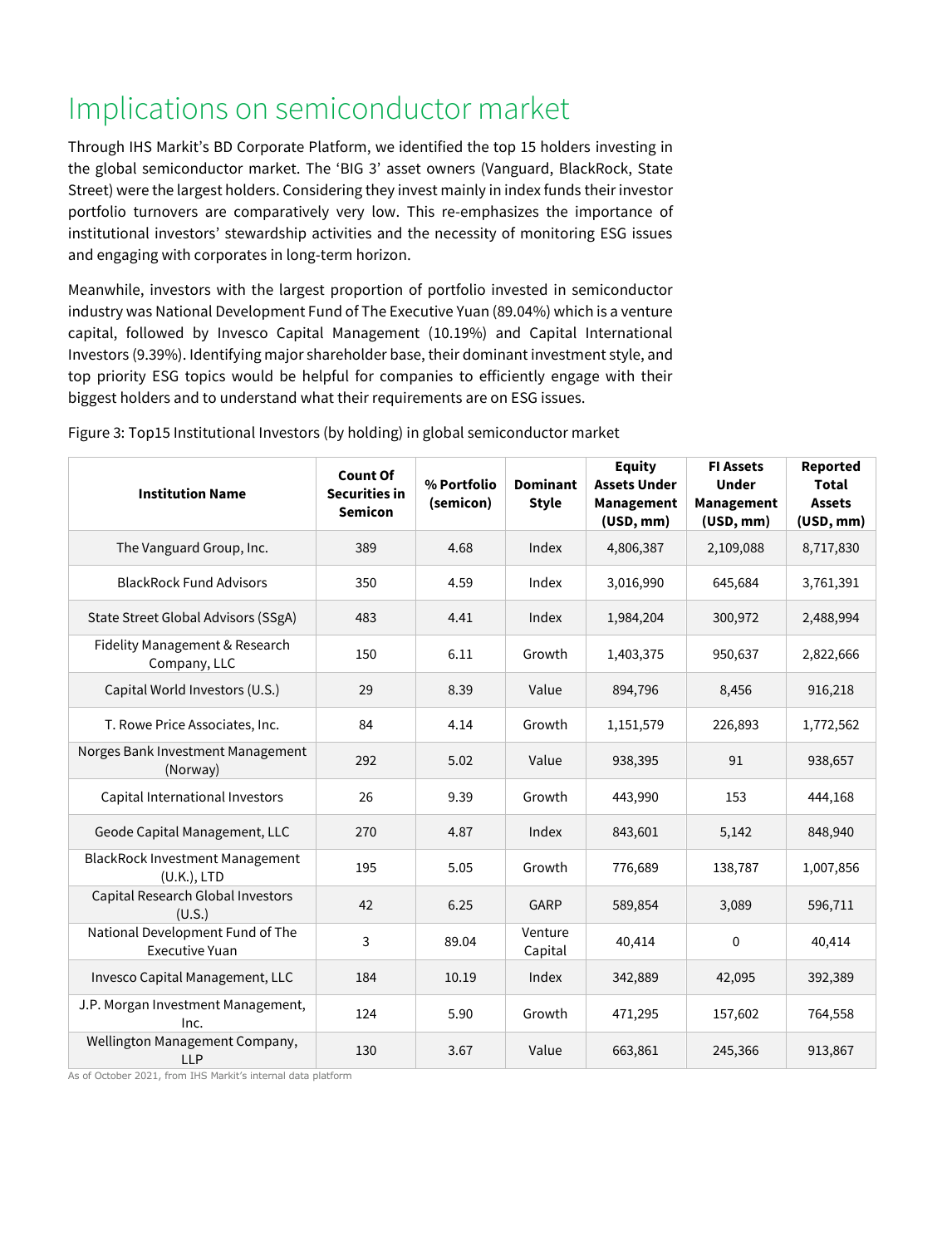### *How IHS Markit can add value…*

Our advisory program helps companies position themselves to benefit from the growing ESG-linked capital pool and proactively prepare for the regulatory, reporting and industry trends that are relevant to each business. Our global team advises at board and management level as well as with investor relations, communications, and sustainability teams.

Our team will tailor the solutions so that companies can:

- Analysis of investors' ESG DNA
- Target existing and potential ESG-focused investors
- Advise, plan, and facilitate investor engagement on ESG issues
- Assess capital market sentiment
- Understand the influence of a particular ESG rating and disclosure framework
- Implement a climate transition program in line with carbon neutral scenario

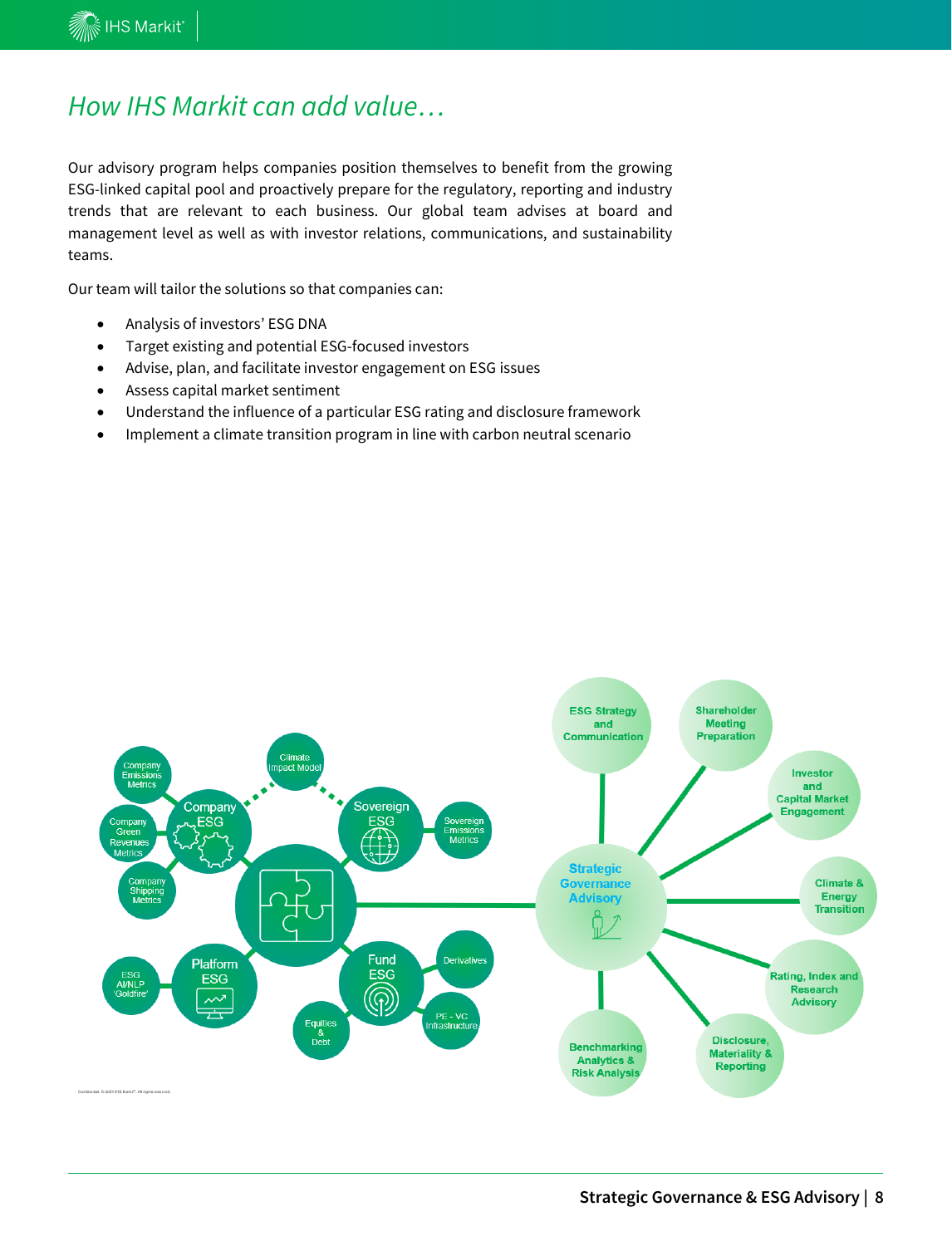### Author



#### Yura Ahn

#### Senior Analyst, Strategic Governance Advisory

Yura is a Senior Governance Analyst in our ESG and Corporate Governance advisory group, with a focus on APAC and Korean issuers. Her focus is on ESG and corporate governance research as well as proxy solicitation and shareholder meeting (AGM) preparation. Prior to joining IHS Markit, she worked as ESG analyst in Korea Corporate Governance Service (KCGS) based in Seoul, specializing in responsible investment analysis and proxy advisory for institutional investors. Yura has also experience in giving lectures at KOFIA on ESG topic such as 'Foreign ESG investment trend'. She graduated from Korea University Business School. [Yura.Ahn@ihsmarkit.com](mailto:Yura.Ahn@ihsmarkit.com)

## Key Contact



#### Sabrina Zhang

APAC Head, Strategic Governance Advisory

Sabrina is APAC Head of Strategic Governance Advisory & ESG Integration. She has experience in working with hundreds of leading companies and investors in research, consulting, and management in ESG reporting, integration, and investment strategy as well as broader sustainability issues. She was the Country head of CDP, the Global Environmental Reporting NGO, where she was responsible for all activities in China. Previously, she led ESG customized research at MSCI China, covered products including ESG Index, ESG rating and screening products, etc. Prior to joining, Sabrina worked for government and its affiliations, mainly responsible for international cooperation on climate change mitigation and adaption as well ETS development. Sabrina gained rich experience in policy research and analysis focus on Climate change and sustainable investment through working experience in World Bank and other international organizations in Washington D.C and Beijing.

[Sabrina.Zhang@ihsmarkit.com](mailto:Sabrina.Zhang@ihsmarkit.com)